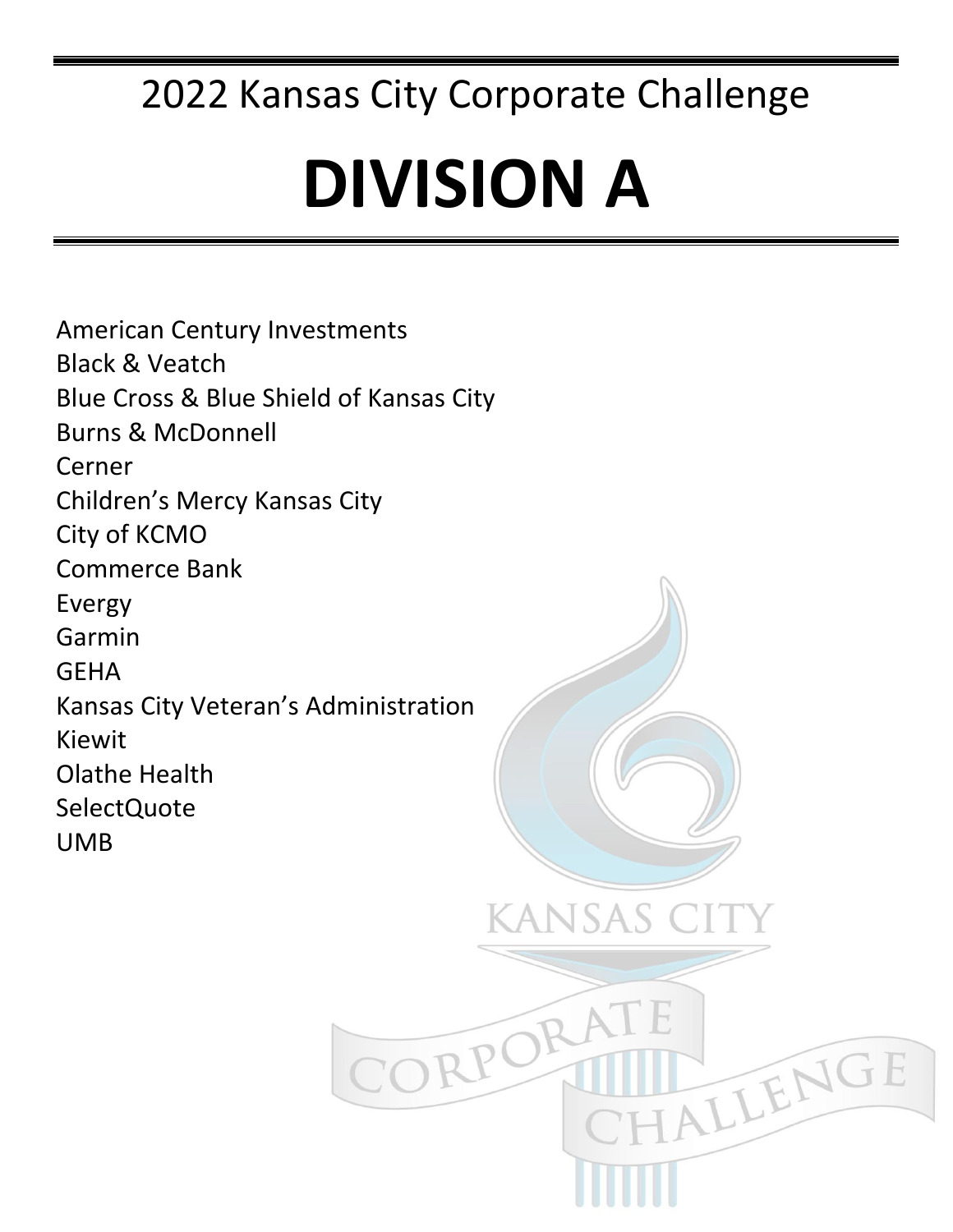# **DIVISION B**

ANSAS

ORPC

TALLENGE

Associated Wholesale Grocers DH Pace Edward Jones Empower Freightquote & C.H. Robinson Henderson Engineers HNTB Corporation JE Dunn Construction Johnson County Community College Kansas City Southern Railways Netsmart North American Savings Bank Pain Train PNC Bank **ScriptPro YELLOW**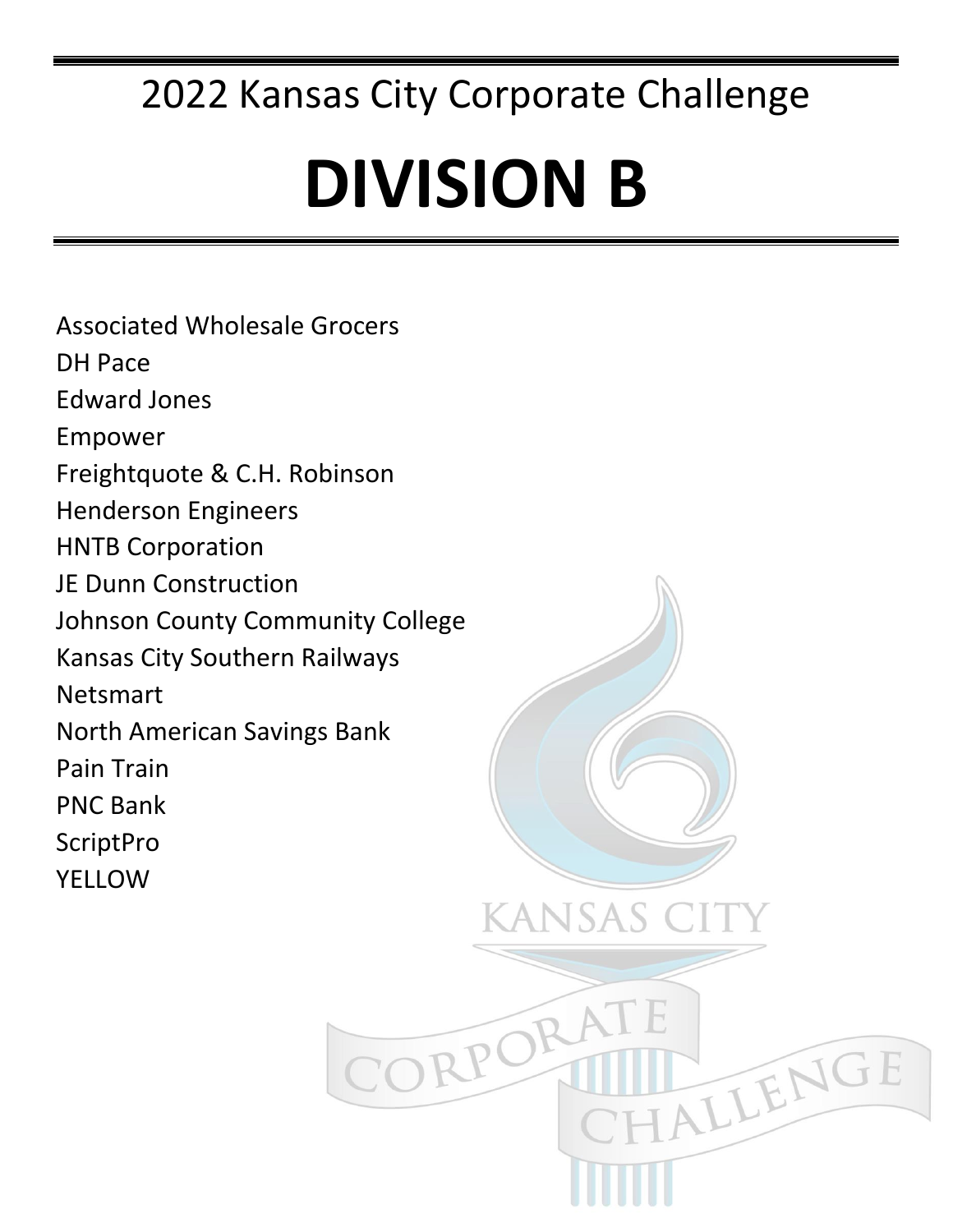# **DIVISION C**

kansas c

TALLENGE

TRPC

Americo BlueScope Buildings C2FO Deloitte Fike Corporation Huhtamaki, Inc. ICON McCownGordon Construction NAIC/NIPR nbkc Bank NorthPoint Development SPX Cooling Technologies Stowers Institute for Medical Research **TreviPay** US Army Corps of Engineers Zurich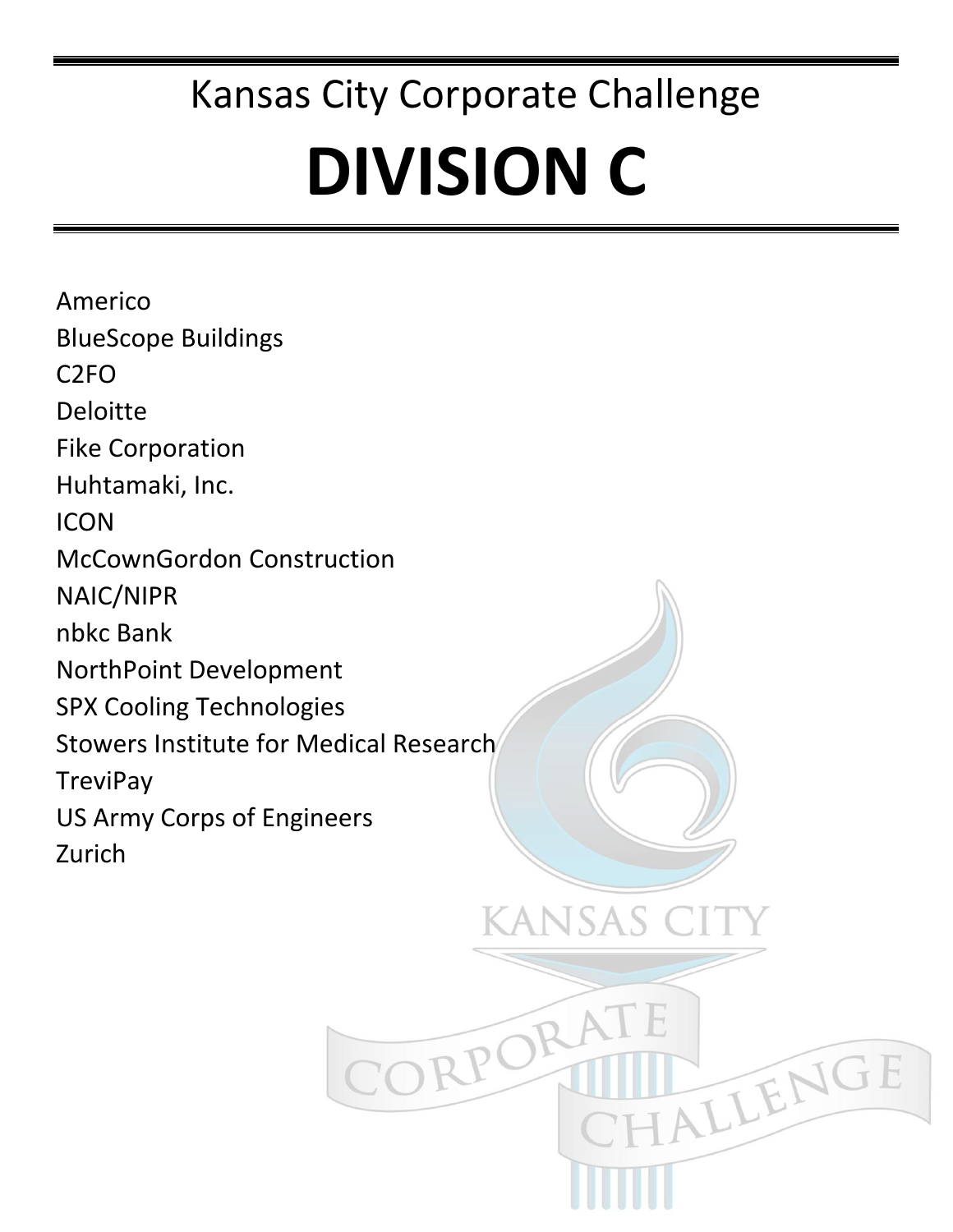# **DIVISION D**

KANSAS

RPC

ALLENGE

**BKD** City of Shawnee Community Blood Center Cornerstones of Care Ferrellgas Helzberg Diamonds Inc. Johnson County Park & Recreation District MilliporeSigma MRIGlobal Multivac Plastic Packaging Technologies Seaboard Stouse Swiss Re TruHome Solutions Veterans United Home Loans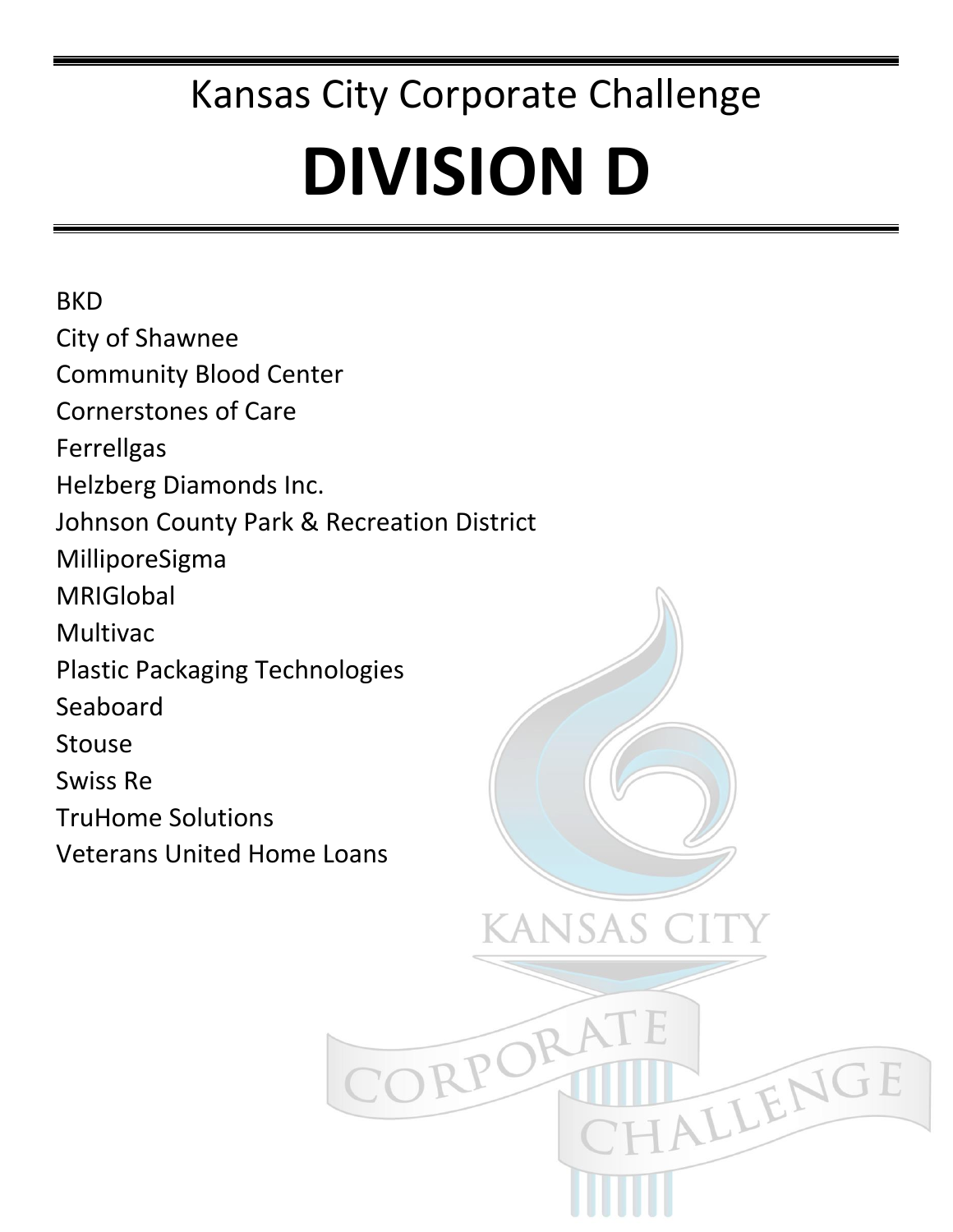# **DIVISION E**

**JSAS** 

TALLENGE

RPO

AGI Avila University BRR Architecture Cboe Global Markets **CRB** Design Resources Inc. Dimensional Innovations Harcros HDR Imperial PFS Kansas City University Mars Petcare Merkle P1 Group Populous POWER Engineers PricewaterhouseCoopers LLP Russell Stover Chocolates Rx Savings Solutions SMG Shick Esteve Unite Private Networks US Engineering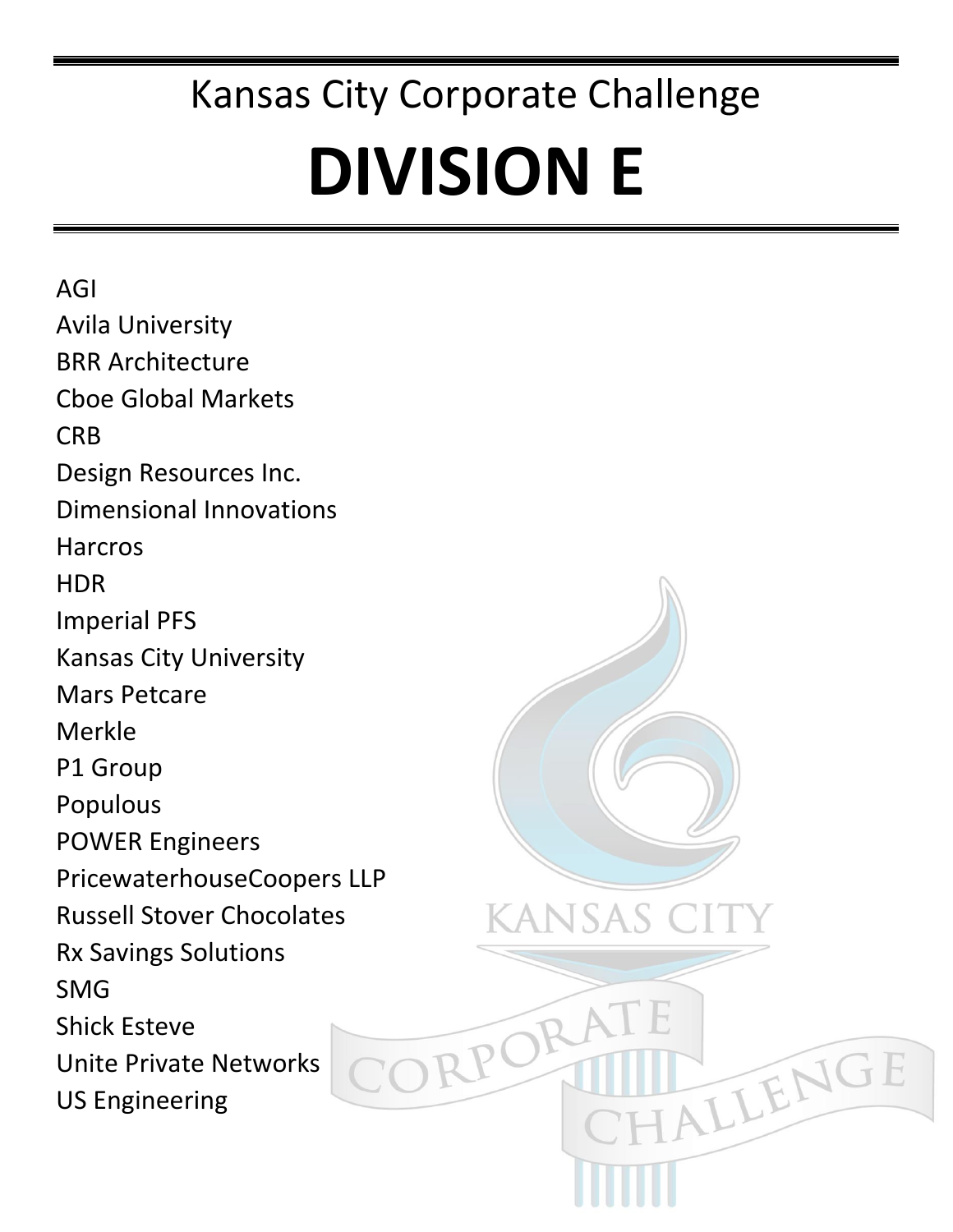### Kansas City Corporate Challenge **DIVISION F**

HALLENGE

Ad Astra Brungardt Honomichl & Company, P.A. (BHC) Cloud Inventory Cohen Esrey Nexus 5 Group Fed E. LAMnar Gainwell Go Local Interactive Grundfos Hoefer Welker IMA, Inc. ISPN, LLC New York Life Insurance Company Palmer Square & KC Current PayIt Procter & Gamble QTS Realty Trust Rally House kansas ( Signal Theory Spotlight AR Trabon CORPO TranSystems Waystar